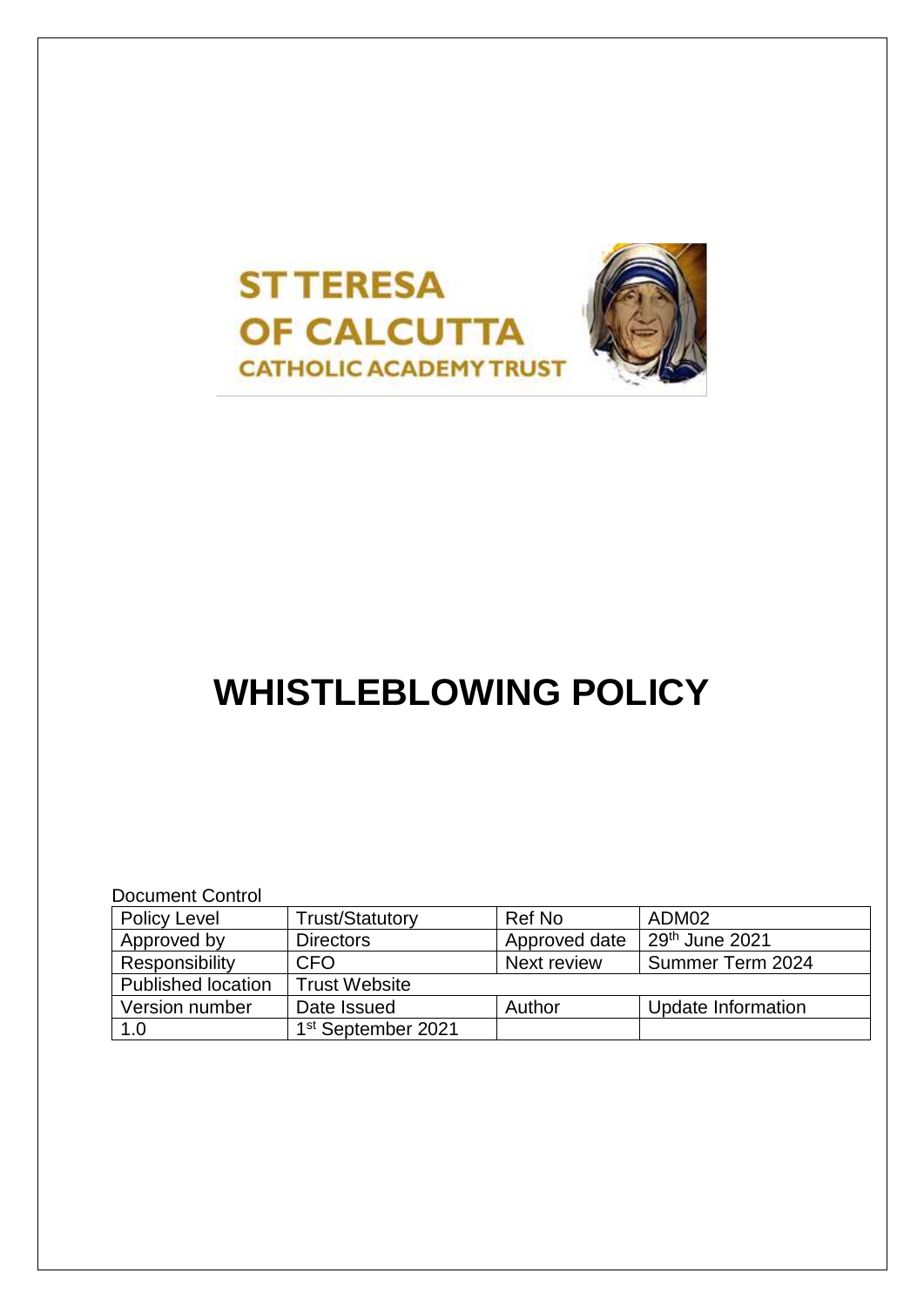# **Contents**

| <b>Section</b>                               | Page           |  |
|----------------------------------------------|----------------|--|
| 1.0 Policy statement                         | $\overline{2}$ |  |
| 2.0 Scope and purpose                        | $\overline{2}$ |  |
| 3.0 What is whistleblowing                   |                |  |
| 4.0 Confidentiality                          |                |  |
| 5.0 Anonymous Allegations                    |                |  |
| 6.0 Untrue and Malicious Allegations         | 3              |  |
| 7.0 How to raise a concern                   | 3              |  |
| 8.0 How the Trust will respond               |                |  |
| 8.1 Initial Assessment of Appropriate Action | 4              |  |
| 8.2 Investigation Process                    | 5              |  |
| 8.3 Outcome                                  | 6              |  |
| 8.4 Record Keeping                           | 6              |  |
| 9.0 Further Action and Contacts              |                |  |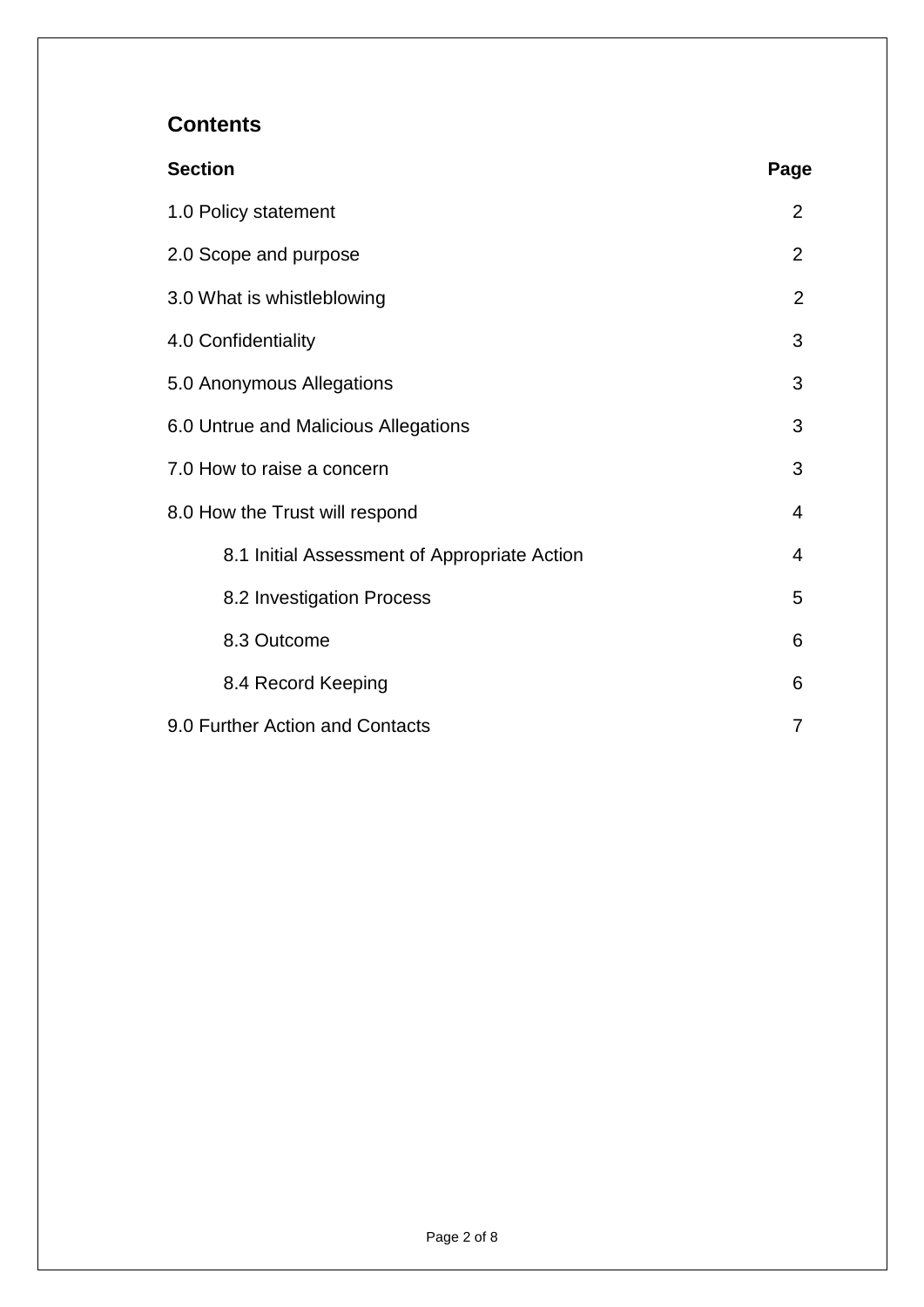### **1.0 Policy Statement**

1.1 This policy outlines the Trusts approach to employee disclosures about wrongdoing in the workplace, known as "whistleblowing" in accordance with the Public Interest Disclosure Act 1998.

1.2 The Trust is committed to providing a working environment to protect the health, safety and welfare of all its employees. The Trust is committed to the highest possible standards of openness, probity and accountability and will not tolerate malpractice or wrong doing.

1.3 This policy seeks to protect individuals who make disclosures with regard to any instance of malpractice or wrong doing in the public interest.

# **2.0 Scope and Purpose**

2.1 This policy applies to all staff in the Trust and:

• contractors working for the Trust or one of the schools on any of the Trust's premises, for example, agency staff, builders, drivers;

• suppliers and those providing services under a contract with the Trust or one of the schools in their own premises;

• Directors, Governors, volunteers or others acting on behalf of the Trust.

2.2 This policy covers information disclosed in the public interest which is likely to fall outside the established Trust policies for handling complaints, grievances or otherwise raising a concern at work.

2.3 This policy is intended to:

• enable and encourage the disclosure of information about malpractice internally;

• reassure those making a disclosure that concerns will be taken seriously without victimisation, discrimination or disadvantage; and

• provide information about how to raise concerns and explain how the Trust will respond.

#### **3.0 What is whistleblowing?**

3.1 Whistleblowing, also known as confidential reporting or protected disclosure is the disclosure or communication of information about possible wrongdoing or malpractice.

3.2 Qualifying disclosures are disclosures of information where there is a reasonable belief (and it is in the public interest) that one or more of the following matters is either happening, has taken place, or is likely to happen in the future:

• a criminal offence

• the breach of a legal obligation – including for example bribery, financial fraud or mismanagement, negligence, breach of Trust internal policies and procedures, conduct likely to damage our reputation (including the use of social media), unauthorised disclosure of confidential information, other unethical behaviour

• a miscarriage of justice

• a danger to the health and safety of any individual – including Child Protection and Safeguarding concerns

- damage to the environment
- deliberate attempt to conceal any of the above

3.3 If your concern is in relation to safeguarding and the welfare of students at the academy, you should consider whether the matter is better raised under the Trust's Child Protection Policy and in accordance with the arrangements for reporting such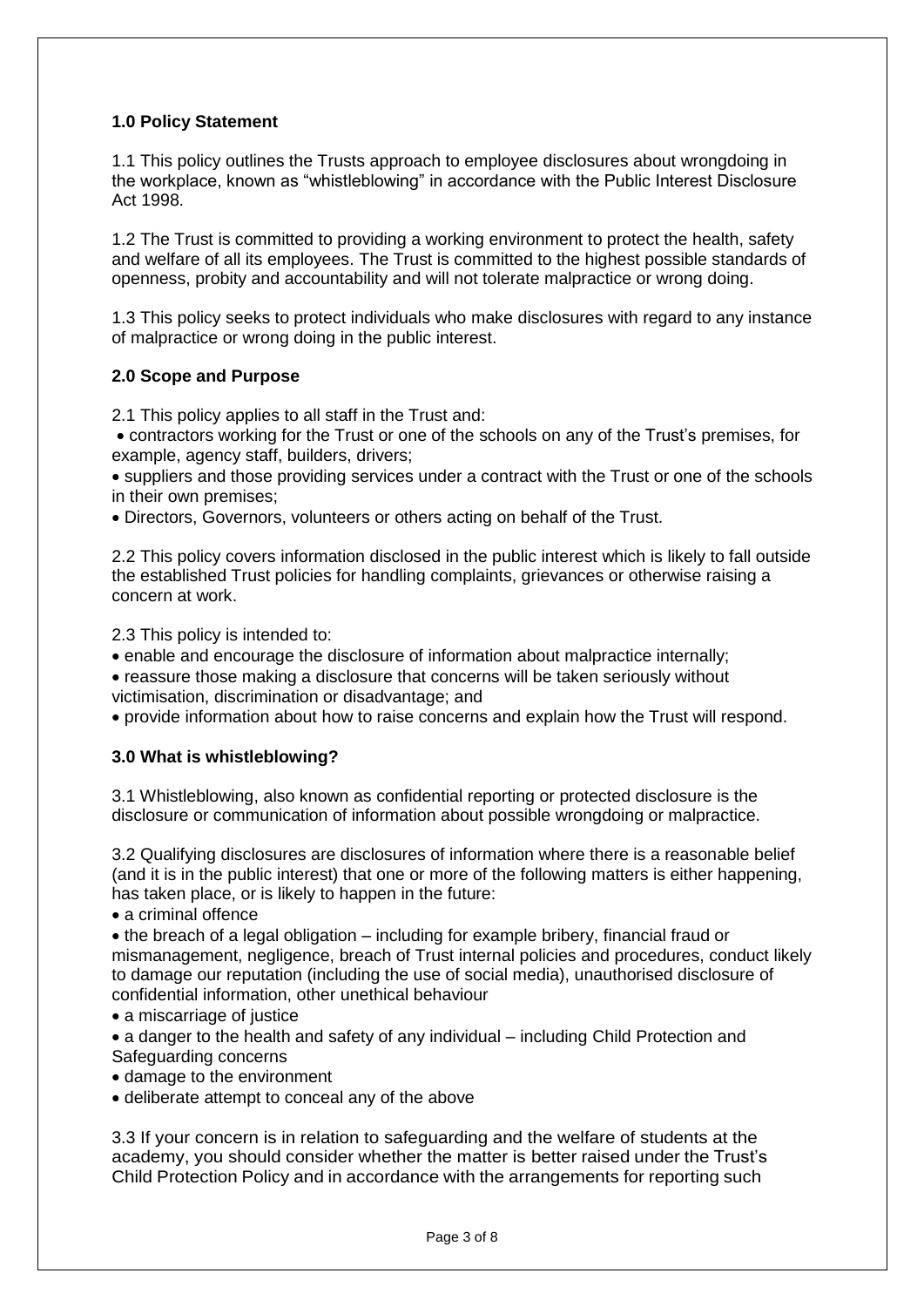concerns, i.e. via the Designated Safeguarding Lead, or the Headteacher (in the case of a safeguarding allegation about a member of staff), although the principles set out in this policy may still apply.

# **4.0 Confidentiality**

4.1 If you so wish, every possible effort will be made to protect an employee's identify. It must be appreciated however, that the investigation process may reveal the source of the information and a statement may be required as part of the evidence and/or an individual may be a possible witness in any future proceedings. If a situation arises where a concern cannot be resolved without revealing your identity, this will be discussed with you prior to proceeding.

4.2 Within the Trust, all employees have a duty of confidentiality. The duty of confidentiality is implied by the law in every contract of employment and prohibits employees from publicly disclosing employers' confidential information, unless it is in the public interest that the information is disclosed or unless the Trust fails to follow required procedures. Other legal restrictions on the disclosure of information, for example under data protection legislation, may also apply.

# **5.0 Anonymous Complaints**

5.1 Where we receive anonymous complaints, we will make a determination about whether to investigate based on:

- the seriousness of the issue raised
- the credibility of the concern
- the likelihood of confirming the allegation from other sources

5.2 We will keep a central record of disclosures made under the Whistleblowing Policy.

5.3 We will comply with data protection requirements in terms of any records made and kept.

#### **6.0 Untrue and Malicious Allegations**

6.1 If you make a disclosure in good faith, but it is not confirmed by the investigation, no action will be taken against you. If however, your allegation is frivolous, malicious, vexatious or for personal gain, this will be treated as a serious disciplinary offence and disciplinary action may be taken.

# **7.0 How to raise a concern**

7.1 Employees should raise their concerns with their immediate line manager if possible. However, the most appropriate person to contact to report a concern will depend on the seriousness and sensitivity of the issues involved and who is suspected of the malpractice.

7.2 Where the individual believes that their manager is involved in the matter of concern, they should then contact the Headteacher; or Catholic Senior Executive Leader if the concern raised is related to the Headteacher.

7.3 Concerns should normally be raised within the Trust in the first instance. In the event that you believe the governors / directors are also implicated, you should seek advice from your Trade Union or the charity Protect.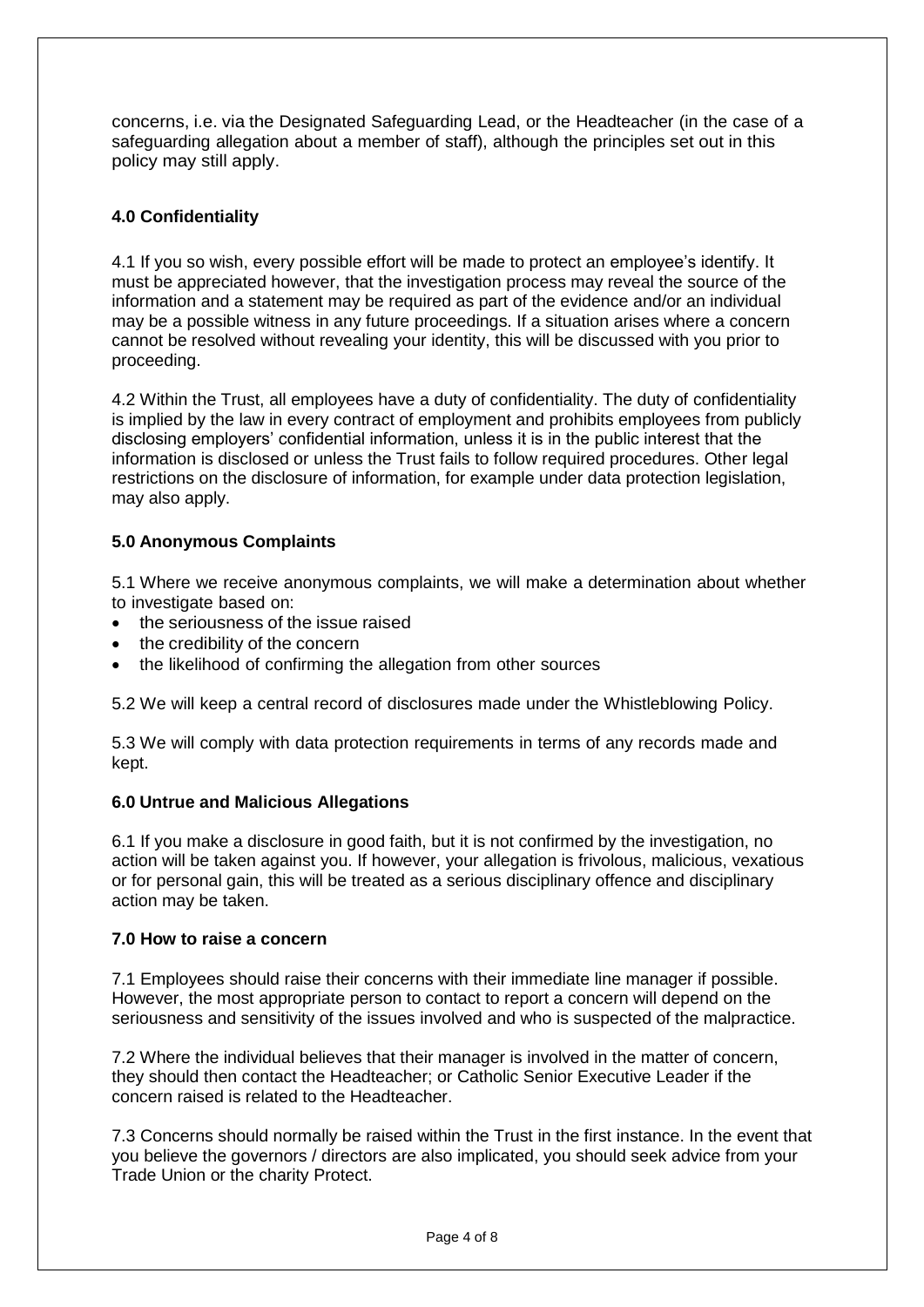7.4 Wherever possible, concerns should be expressed in writing, setting out the background and history of the concern, giving names, dates and places where possible, and the cause of the concern.

7.5 If you do not feel able to put the concern in writing initially, concerns may be raised verbally but the person who hears the concern should make a written report to document the concern as soon as possible.

7.6 You will need to demonstrate to the person contacted that there are sufficient grounds for concern to enable the matter to be taken forward. You may invite your trade union representative to be present during any meetings in connection with the concerns raised.

7.7 The aim of this policy is to provide an internal mechanism for reporting, investigating and remedying any wrongdoing in the workplace. In most cases you should not find it necessary to alert anyone externally.

7.8 The law recognises that in some circumstances it may be appropriate for you to report your concerns to an external body such as a regulator. It will very rarely, if ever, be appropriate to alert the media. We strongly encourage you to seek advice before reporting a concern to anyone external. Protect holds a list of prescribed regulators for reporting certain types of concern.

7.9 Whistleblowing concerns usually relate to the conduct of our staff, but they may sometimes relate to the actions of a third party, such as a contractor, supplier or service provider. The law allows you to raise a concern with a third party, where you reasonably believe it relates mainly to their actions or something that is legally their responsibility. However, we encourage you to report such concerns internally first.

#### **8.0 How the Trust will respond**

#### **8.1 Initial Assessment of Appropriate Action**

8.1.1 Once you have raised a concern, we will carry out an initial assessment to determine the scope of any investigation. We will inform you of the outcome of our assessment. You may be required to attend additional meetings in order to provide further information.

8.1.2 Allegations will be handled confidentially and discreetly by all who are directly involved in the investigating process.

8.1.3 The person receiving the information will ensure that, in the most serious of concerns, at least the Headteacher and if necessary the Governing Body / Directors Board receive adequate details of the employees using this policy, for the purpose of corporate recording and monitoring.

8.1.4 Once you have informed your line manager or the appropriate senior manager of your concern, they will make initial enquiries on a confidential basis where possible. If urgent action is required, this will be taken before any investigation is conducted.

8.1.5 If your concern falls within another policy of the Trust (for example the Grievance Policy) or within specific procedures (for example Child Protection) they will normally be referred to the relevant Policy or procedures. Some concerns may be resolved by agreed action with you without the need for investigation.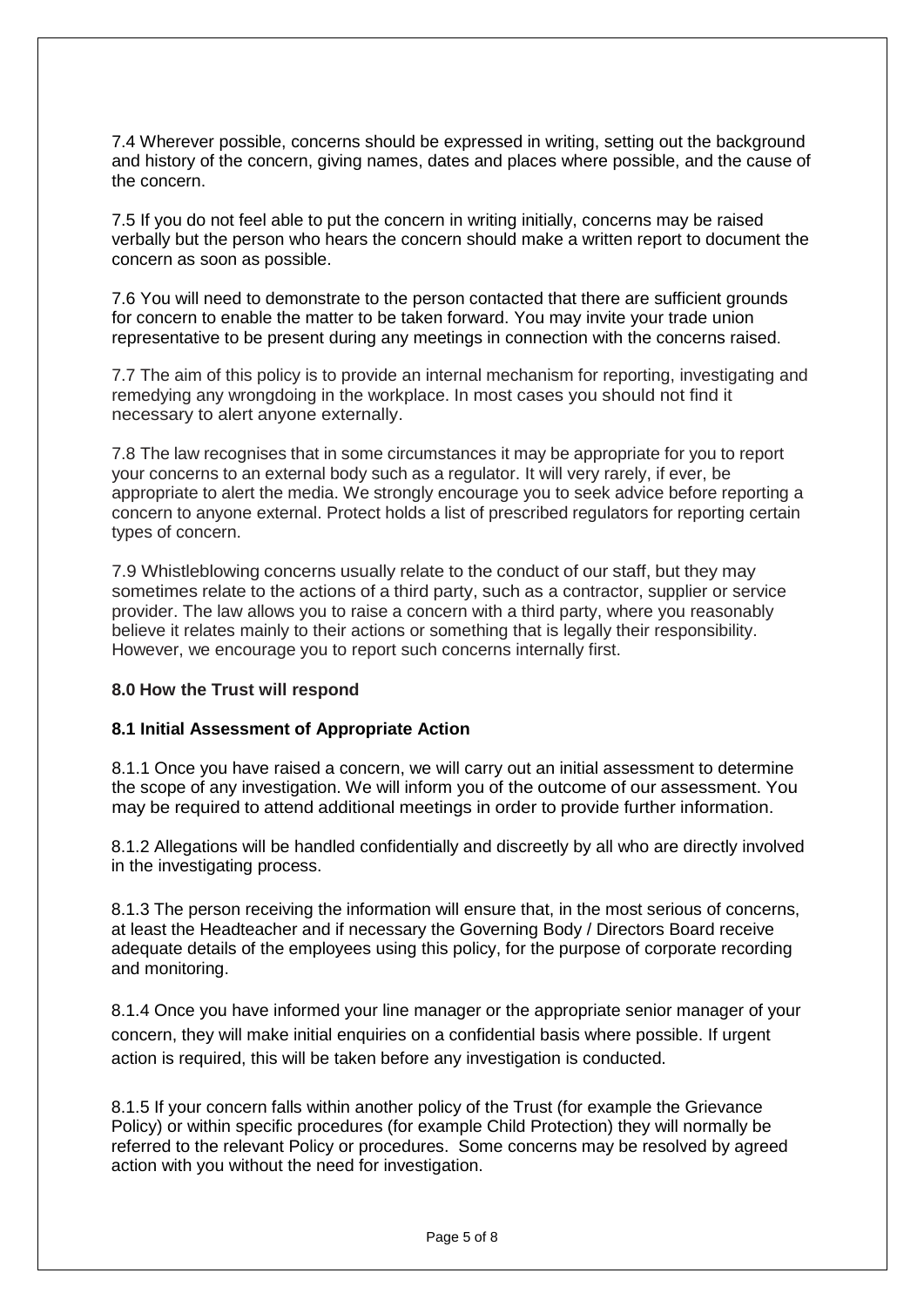8.1.6 If it is determined that the matter should be dealt with formally, advice will be sought from the Trust's HR advisor and an appropriate investigation manager identified. Investigation procedures into allegations of malpractice must be independent, skilled and objective. The Investigating Officer appointed must therefore not have had any previous involvement with the case and will be sensitive to the wishes of the complainant wherever possible.

8.1.7 Where a complaint involves the Headteacher, then an Investigating Officer must be appointed who does not work at, or with the Trust.

8.1.8 Depending upon the circumstances, external agencies may also be involved in the investigation.

8.1.9 After initial enquiries to assess the seriousness of the matter, the matters raised may:

- be investigated by management, internal audit, or through the disciplinary process.
- be referred to the police.
- be referred to the external auditor.
- form the subject of an independent enquiry.

#### **8.2 Investigation Process**

8.2.1 During the investigation every effort will be made to protect the legitimate rights of all parties involved. In particular, the following principles shall be adhered to:

- Strict confidentiality must be maintained at all times. Any breach of confidentiality may lead to consideration of disciplinary action;
- Throughout the investigation process, the complainant, the alleged perpetrator and any others interviewed are entitled to be accompanied by either a companion or professional association/trade union representative.

8.2.2 You will be informed of who will be handling the inquiry, how you can contact them and whether your further assistance may be required. Within ten working days of a concern being raised, the person looking into the concern will write to you:

- Acknowledging that the concern has been received.
- Indicating how the Trust Board proposes to deal with the matter.
- Giving an estimate of how long it will take to provide a final response.
- Telling you whether any initial enquiries have been made.
- Telling you whether further investigations will take place and if not, why not.
- Supplying you with information on support available to you.

8.2.3 The amount of contact between the person considering the issues and you will depend on the nature of the matters raised, the potential difficulties involved and the clarity of the information provided. If necessary, the Trust will seek further information from you.

8.2.4 The Trust will keep you informed of what is happening as far as is practical.

8.2.5 If any meeting is arranged, you can be accompanied by a trade union or professional association representative or a friend, and you have the right to request that this be away from your place of work.

8.2.6 The Trust will take steps to minimise any difficulties which you may experience as a result of raising a concern. For instance, if you are required to give evidence in criminal or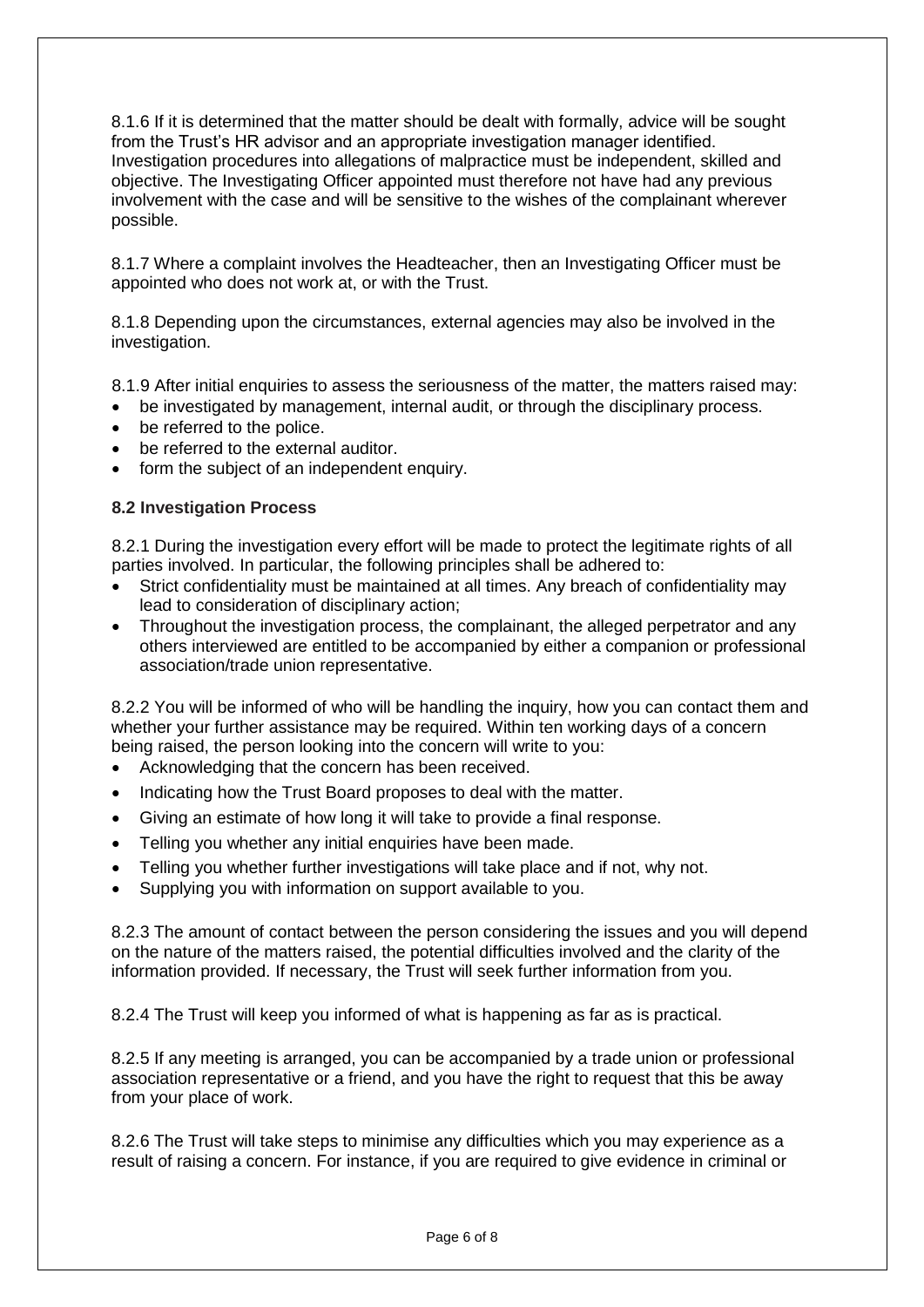disciplinary proceedings, the Trust will arrange for you to receive advice about the procedure.

8.2.7 Witnesses may be interviewed as part of the investigation and asked to provide a written statement. Where witnesses have been identified by the complainant, and particularly where witnesses are interviewed, it is important that the witnesses do not suffer any personal detriment as a result, providing that they have acted in good faith.

# **8.3 Outcome**

8.3.1 The Trust accepts that you need to be reassured that the matter has been properly addressed. Thus, subject to legal constraints, we will inform you of the outcome of any investigation.

8.3.2 The investigation will conclude with a report by the Investigating Officer to the Headteacher, Chair of the Board or other relevant person. This will summarise the Investigating Officer's findings on the allegations and recommend further action which could include:

- a finding that the allegation was unfounded and therefore no action needs to be taken; o a recommendation to take no further action on the complaint. This will be appropriate if the Investigating Officer decides that there is a lack of evidence relating to the complaint or that the complaint is untrue;
- a recommendation to take action in order to deal with the matter on the basis that it is not sufficiently serious to warrant formal disciplinary action. Such action could include:
- written management advice; and/or
- an instruction to the member of staff to undertake appropriate guidance and/or training; and/or
- appropriate changes in working arrangements which must not be to the disadvantage of the complainant;
- a recommendation to initiate formal disciplinary action because there is objective evidence to support the allegation that malpractice has taken place.

8.3.3 The Headteacher/relevant person will write to the complainant and the alleged perpetrator detailing the findings of the investigation and the action to be taken. This letter will contain an undertaking that the complainant and any witnesses will not be victimised or suffer any detriment as a result of having made the complaint.

8.3.4 Where a Headteacher/relevant person determines to take no action irrespective of the recommendation made he/she shall give written reasons for this determination to the complainant (and the alleged perpetrator). Failure to give such information will be regarded as a breach of this procedure.

8.3.5 Where the Investigating Officer considers that a complaint is untrue and malicious he/she will recommend a second investigation of the circumstances. This may lead to consideration of disciplinary action against the complainant. Suspension may be considered necessary but should be seen as a neutral act which does not of itself imply that any preemptive judgement has been reached.